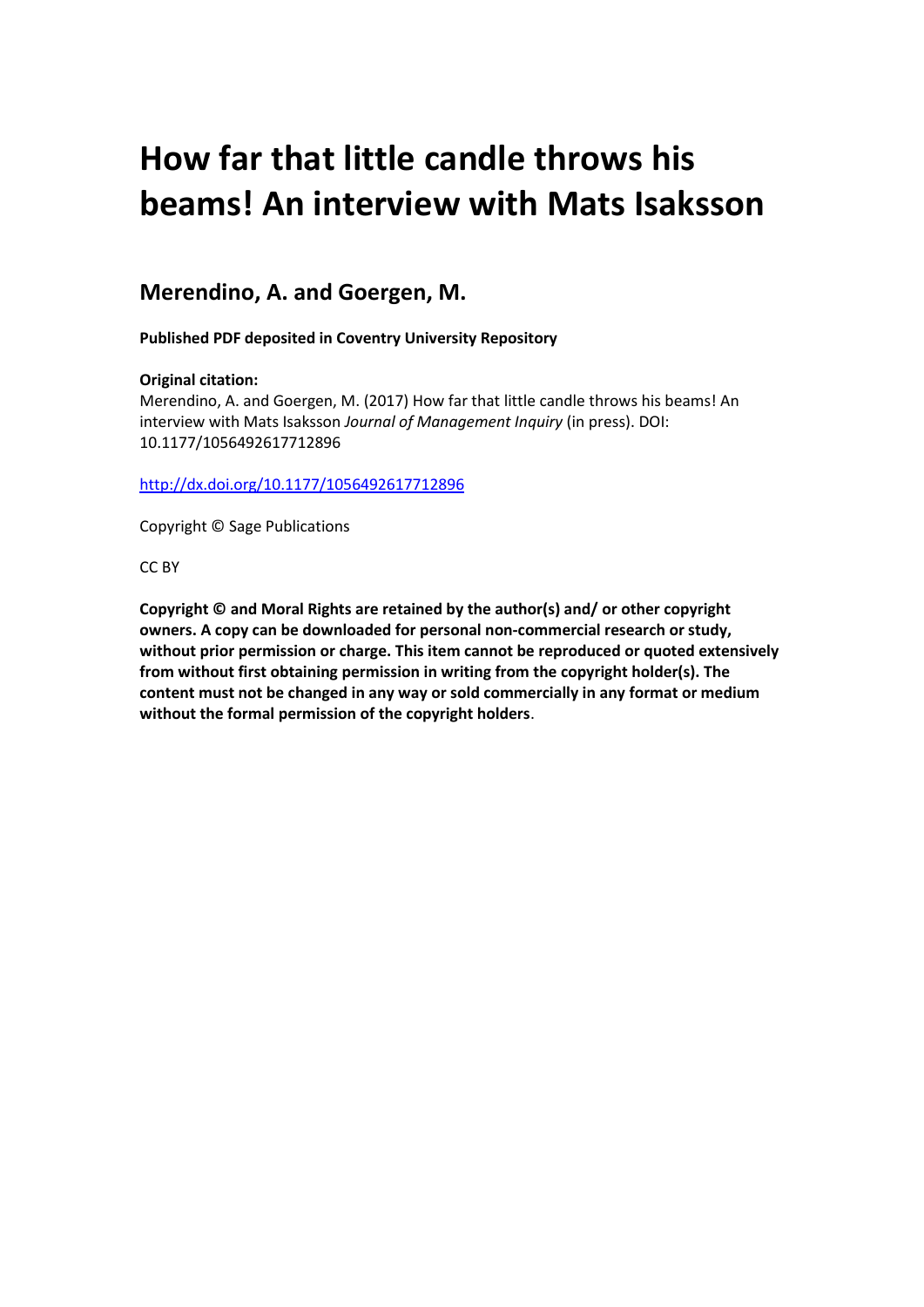## **How Far That Little Candle Throws His Beams! An Interview With Mats Isaksson**

## $\bm{\mathsf{A}}$ lessandro  $\bm{\mathsf{M}}$ erendino $^{\mathsf{I}}$  and  $\bm{\mathsf{M}}$ arc Goergen $^{\mathsf{2}}$

### **Abstract**

https://doi.org/10.1177/1056492617712896 DOI: 10.1177/1056492617712896 Journal of Management Inquiry 1–9 © The Author(s) 2017 Reprints and permissions: [sagepub.com/journalsPermissions.nav](https://us.sagepub.com/en-us/journals-permissions) [journals.sagepub.com/home/jmi](https://journals.sagepub.com/home/jmi)



This article adopts a policy-maker perspective on corporate governance, while exploring the role of academia in influencing corporate governance principles, the reasons for the boilerplate approach to governance rules typically adopted by most companies, and the reasons for a possible disconnect between research and corporate governance policies. The article ends with some key lessons about corporate governance and the future research agenda.

## **Keywords**

Corporate governance, corporate culture, business and government/political economy, policy-makers, board of directors, agency theory

## **Introduction**

"*How far that little candle throws his beams! So shines a good deed in a weary world.*" This is a quote from the Merchant of Venice (Shakespeare, 1596-1599). Within our context, the candle (or good deed) is effective corporate governance, for instance, the recommendations and guidelines provided by academics and policy-makers (such as the Organisation for Economic Co-Operation and Development, or OECD). Both academics and policy-makers "do good deeds" by providing recommendations and guidance on corporate governance for businesses (Bottenberg, Tuschke, & Flickinger, 2016). However, academics and policy-makers can at times appear to be from two different worlds that do not speak the same language. On one hand, many policymakers do not seem to be fully aware of relevant academic research. On the other hand, academics could gain a better understanding of the policy-makers' agenda by assisting them with research (Zattoni, Douglas, & Judge, 2013).

Generally, academic research on corporate governance principles adopts a company perspective, by, for example, analyzing the firm's structure (Hoskisson, Hitt, Johnson, & Grossman, 2002), its performance (Zalewska, 2016), directors' remuneration (Urzua Infante, 2009), and compliance with corporate governance codes (Aguilera & Cuervo-Cazurra, 2009). Despite corporate governance principles and guidelines being promoted by policy-makers, few studies (Cuomo, Mallin, & Zattoni, 2016) adopt a policy-maker perspective with a view to reconciling the academic and business worlds with the policy-makers' world. In fact, the state of knowledge on corporate governance principles research seems to be suffering from a "deadlock" situation, as there is conflicting evidence on the effectiveness of national and supranational corporate governance codes/principles (Aguilera & Cuervo-Cazurra, 2009; Aguilera, Florackis & Kim, 2016). Therefore, it becomes fundamental to understand the voice and viewpoint of the policy-maker, namely, the OECD, to understand the reasons for the disconnect between research and practice, and the continuous waves of corporate scandals despite new and improved governance principles.

Furthermore, academic research (Cuomo et al., 2016; Haxhi & Aguilera, 2014) finds that companies tend to adopt a boilerplate approach to corporate governance, rather than following the spirit and the substance of the codes. Therefore, it is important to understand why companies do not apply the spirit of the codes and how to prevent corporations from pursuing a box ticking exercise (i.e., a boilerplate approach).

We interviewed Mats Isaksson who is the head of the Corporate Affairs Division at the OECD. He is responsible for all issues relating to corporate governance, state-owned enterprises, equity markets, company law, privatization, dispute resolution, and other policy areas of importance to a sound and dynamic business environment. He has an academic affiliation with Columbia University and is also a senior visiting fellow at the Stockholm Centre for Commercial Law. He is a founding director of the Swedish Corporate Governance Forum and a member of the European Corporate Governance Institute.

#### **Corresponding Author:**

<sup>&</sup>lt;sup>1</sup> Coventry University, UK <sup>2</sup>Cardiff University, UK

Alessandro Merendino, Centre for Business in Society, Faculty of Business and Law, Coventry University, Priory Street, Coventry CV1 5FB, UK. Email: [alessandro.merendino@coventry.ac.uk](mailto:alessandro.merendino@coventry.ac.uk)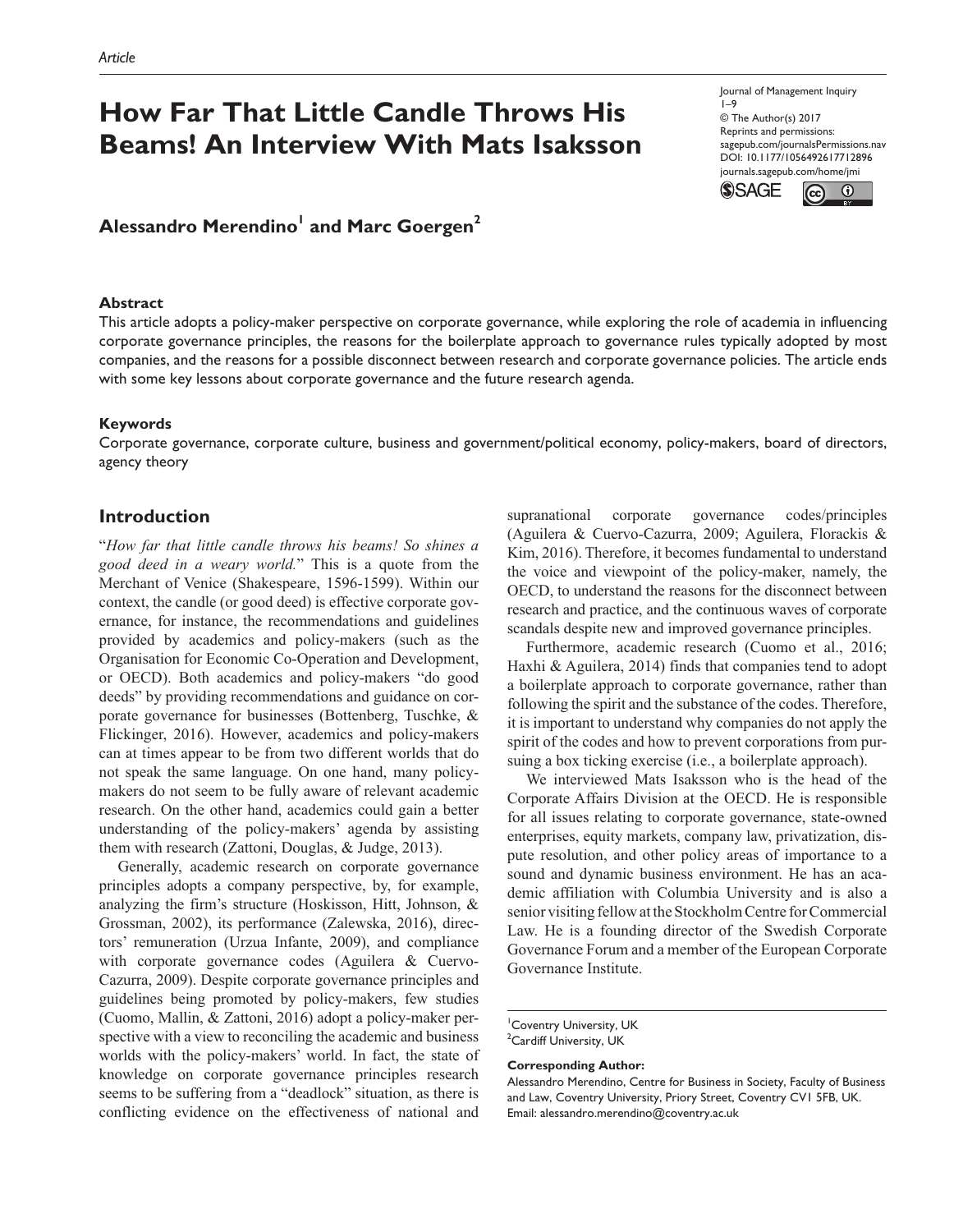## **The Interview**

## *Policy-Makers and Academia*

**There's a quote from Shakespeare from the Merchant of Venice that says "How far that little candle throws his beams. So, shines a good deed in a weary world." Why do policy-makers in the corporate governance arena, like , for example, the OECD, make so little use of academic research? It seems that the academic world and the policy-maker world do not speak the same language even though they both deal with corporate governance.**

I think your comment is very thoughtful. You are insinuating that the academic and policy-maker worlds never meet each other. However, I think there are three dimensions we need to consider: The first one is policy-makers and businesses, the second one is policy-makers and academia, and the third is between policy-makers and politicians.

As regards the first dimension, which is policy-makers and business, corporate governance assumes different meanings for policy-makers and businesses, which are, for me, totally legitimate. When business people deal with corporate governance, they typically refer to mechanisms and procedures that take place within their organizations, for example, improving dynamics in the boardroom, boosting bottom lines, controlling executives, and communicating with shareholders and sometimes with stakeholders. These are issues that involve economic interests, and a constant interplay between the board and management, and between the board and shareholders. That's their universe, that's their world, and it's a perfectly legitimate definition of corporate governance, from their view. However, this perspective does not represent the issues policy-makers deal with. We as policymakers cannot know what a perfect board of directors looks like. We cannot know what the best and perfect strategies are for an organization's future. We as policy-makers are concerned to provide a general regulatory framework in order to stimulate investments, to support sustainable economic growth, to ensure financial stability, and to promote benefits for all stakeholders or society. So, these are our policy objectives.

The second dimension is policy-makers and academia. I am completely fascinated and interested in the academic perspective. I wouldn't underestimate the influence of academia on the corporate governance public policy debate. It seems that the corporate governance debate started with three academics, Berle and Means in 1932 and Manne in 1965, who issued their famous manuscripts about the market for corporate control, which had a tremendous influence on trust legislation in the United States. Another pioneering study is Michael Jensen's *The Modern Industrial Revolution, Exit, and the Failure of Internal Control Systems* in 1993, which had a huge impact on issues like takeovers and equal treatment of shareholders and the role of the board in M&As (mergers and acquisitions). Additionally, there is a paper published in 2013 by Ronald Gilson and Jeffrey Gordon on the agency issue and the U.S. legislation, which is totally applicable to the current corporate governance issues. Indeed, I'm totally sure that research has and will have an influence on jurisprudence in the US in the future. There are many other examples of the influence of academia on policymakers' recommendations. Generally, policy-makers get inspiration from research and universities and we really take into consideration the latest studies.

The third dimension concerns policy-makers and politicians. Policy-makers are different from politicians. Policymakers need a broad range of stakeholders like businesses, academia, international institutions, and advisors to deliver general corporate governance principles that look at the future, whereas politicians dealing with corporate governance may be more focused on rules that have short-run effects on corporate governance for two main reasons. First, they are more concerned to provide immediate impacts of their corporate rules in order to positively influence the electorate or citizens. Second, politicians tend to react quickly to corporate governance scandals by providing new and stricter rules. For instance, after the Enron collapse, the US delivered the Sarbanes–Oxley Act; after the British home stores (BHS) scandal in the UK, the Prime Minister announced that new corporate governance rules are due. Politicians, however, need advisors like us in order to land on straight decisions. There may be some initial, unfounded reactions from them, but when we draw closer to rule making, they usually listen to us and take into account our policy advice that naturally brings with it academic experience. So, it seems that academia is able to partially influence policy-makers that in turn are able to affect politicians' decisions.

## **Is it true that there is divergence between the policy-makers and the academic world, for example, in terms of codes of principles or recommendations?**

Yes, it might be. Corporate governance convergence refers to a gradual alignment towards common policies, practices, and recommendations among policy-makers, academics, etc., whereas divergence is the opposite movement towards differing and conflicting views of corporate governance. It appears clear to me that there is divergence even among academics and divergence also occurs among policymakers as well. But I would say that the OECD is a special institution that heeds academic studies, recommendations, and findings stemming from other policy-makers. The OECD in corporate governance endeavors to coordinate and harmonize different practices across the world or in the OECD country members. It leads to a complex task in converging country practices and academic studies together, given their innate misalignment.

**Berle and Means's study on agency theory has had a huge impact on codes in many countries. To what extent has the most recent research had an impact on codes and principles of corporate governance? The last section of every**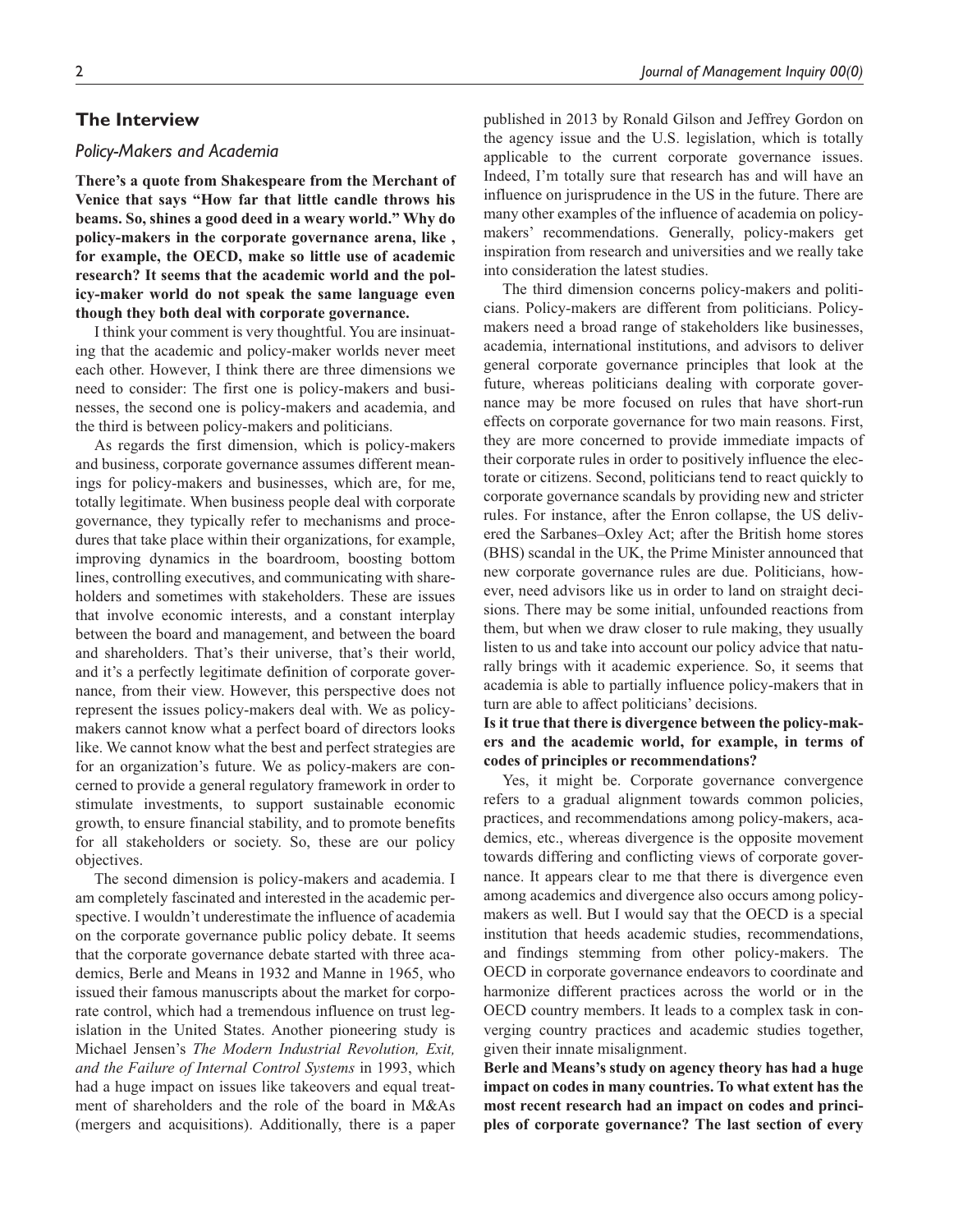**scientific paper typically contains recommendations for policy-makers and/or businesses. Do you, as a policymaker, effectively take into consideration these recommendations and, if so, how are they taken into account?**

Yes, we as a policy-maker read the last paragraphs of several manuscripts that identify recommendations for us and businesses. In order to prepare corporate governance principles and to have a broader view of this phenomenon, I talk to business, I talk to trade unions, I talk to politicians, I talk to investors, I talk to asset managers, I talk to academics, and I think that everything that lands on my desk has its own merits, but always we keep the public policy perspective in mind, as a priority. Some ideas mentioned in academic manuscripts are sometimes illuminating and useful to shape our recommendations. For example, when we drew the last version of the Corporate Governance Principles, we mainly looked at Anglo-Saxon literature given its generalizability capacity in terms of shareholders, boardroom, and executive characteristics. Additionally, we also considered other Western countries' literature to integrate the Anglo-Saxon perspective with a more comprehensive approach that heeds institutions, stakeholders, and the environment. An argument that I could read in an academic paper or I get from some reports on how to manage corporate governance issues in the boardroom can be extremely convincing. Even though this idea is tremendously convincing, we as a policy-maker need to evaluate whether it is systemically significant for society. When we draw corporate governance principles, we usually ask ourselves, is this something that we really want to make mandatory or advisable for all corporations? Does it have that magnitude? Does it have a systemic component? [ . . . ]

One recent example is the issue of the stewardship code, which is really *à la mode*. When we reviewed the G20 principles, this obviously came on the table but when we actually produced a paper where we, by setting up a taxonomy of some investors and their propensity to engage in buying corporate shares, and we presented it to the group and we said this is our conclusion. We don't really believe that a stewardship code will be effective and that it has a systematic component or significance. This does not mean that it is the end of the discussion but it has actually contributed to people thinking, discussing, and sharing their opinions.

#### **How can research be a tool for policy-makers?**

I think that based on my experience with academia, which is very positive and stimulating, policy-makers need to respect academia. However, certain academic works are conducted for mere academic purposes. Academic research sometimes doesn't apply to policy-makers or not even to businesses. It's like replicating somebody else's study in order to test the validity of a given model or theory, for instance. Or, sometimes, manuscripts are methodological

studies. This is a sort of internal debate where policy-makers and businesses are not involved. I respect this tremendously. In terms of contributions to policy-makers, I believe the first step for academia is always to be hard wired to reality by conducting empirical works. Many academic studies in corporate governance have just assumed that the world described by Berle and Means is the actual business reality whereas the de facto the world they projected has not materialized. It didn't materialize in Italy, in Germany, and certainly not in the emerging markets. In the US, we have almost the ownership reconcentration issue as in the UK. Berle and Means do not deal with financial intermediation, which actually is one of the basic features of corporate governance. I believe that research can do a better job by looking out for the actual reality and analyzing what the corporate world really looks like and what the consequences are.

## **What do you think should be the avenues for future research on corporate governance?**

First of all, I have faith in academia and I am sure it will surprise me and I want academia to surprise me. I don't want to point hem in any specific direction; however, what it is useful for us at the moment is to identify changes in organizations, in business models, and in capital markets, and then to try to tease out what the implications of these changes are for corporate governance. For instance, it would be interesting to examine what the complex and longer financial chain is and how efficient this chain is from household savings to the corporation.

Now there are institutional investors which are increasingly becoming fewer and fewer, bigger and bigger; there are also proxy consultants and other financial intermediaries. There are billions of different service providers with conflicts of interests, so it is not only a matter of conflict between shareholders and management as Berle and Means state. [ . . . ].

Another strand is related to corporate assets. In the old days, assets tended to be confined within corporates' fences, consequently, it was easy to govern and manage them. Today, most of the assets are in networks or in people's brains or in their individual cognitive structure; it's a different game than in the past and that's another issue that I think is utterly important.

As regards another area where academia can contribute in the future to corporate governance from a policy perspective, I believe that it will be increasingly important to look at the functioning of modern capital markets, the length and the complexity of the investment chain. We don't have shareholders like we used to have. We have the business models of stock exchanges, for example, and we have the whole issue of the ownership structures in listed companies today and if we look around the world like we have to do as a global organization, we see that concentrated ownership is usually the rule rather than the exception. This research area I think for the future of corporate governance research would be vital.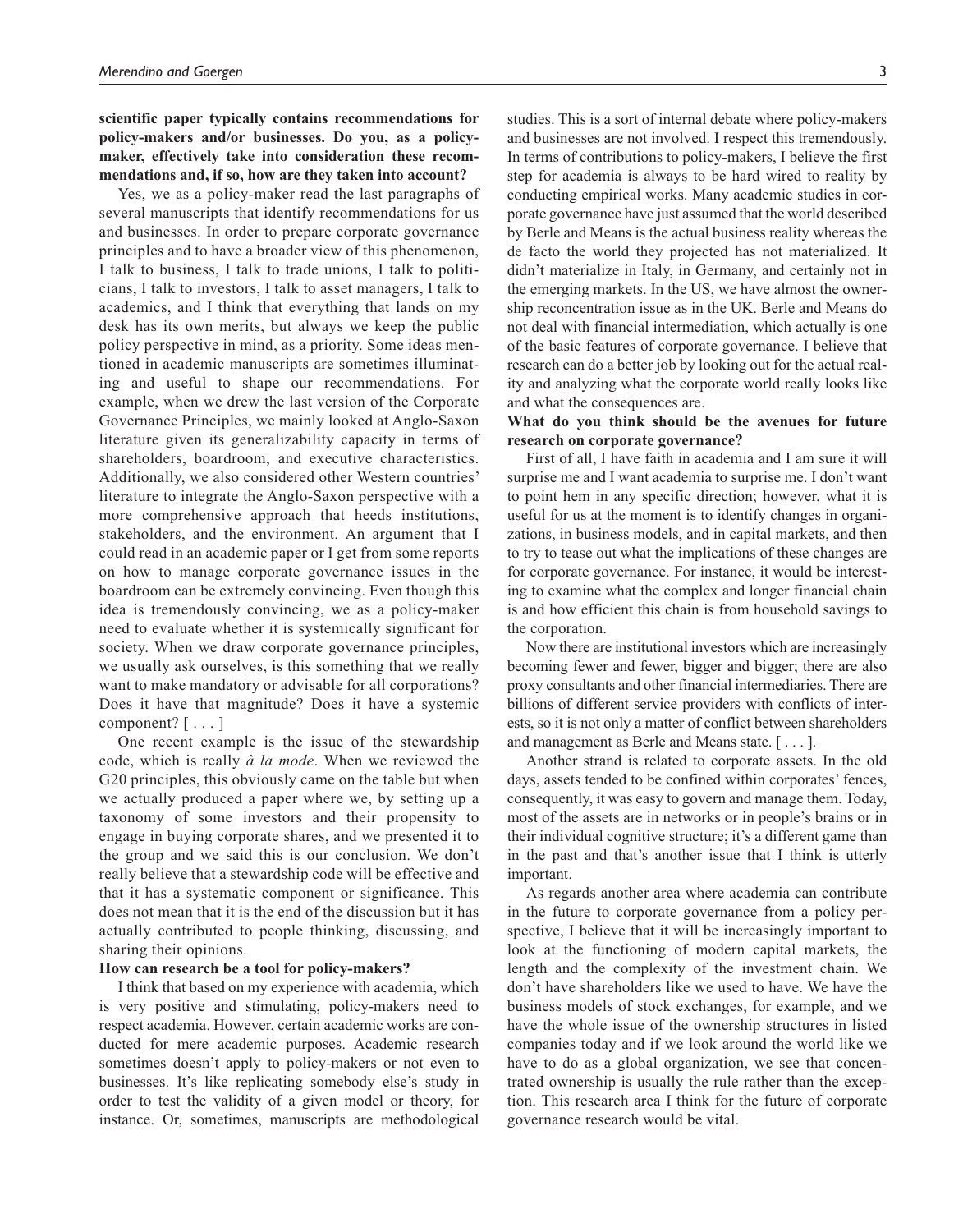## *Corporate Governance Principles and Corporate Scandals*

**Some corporate scandals have recently been unearthed, for instance in Brazil Petrobras, in the UK, BHS and Sports Direct, and VW in Germany. So, it seems that codes or recommendations are not able to prevent scandals but just provide additional paperwork for companies. Why do we still experience these waves of scandals given these codes that companies need to apply?**

It works exactly like this in any area of society. For instance, when a legislator implements a law against environmental crimes, it does not mean that these types of crimes will not be committed any longer. In corporate governance, it works similarly. I believe that since the early 1990s, tremendous improvements have occurred, especially in terms of shareholder protection, insider trading, and executives' benefits. For instance, in the seventies and eighties, no legislation was settled on banks' funding. Furthermore, some big family businesses diverted their financial resources for the family's own interests, for instance, to buy a personal jet, to pay extremely luxurious holidays with the company's money, etc. At that time, it was not even an issue. Now, at least, it is a crime! Thus, we cannot underestimate the progress we have made on corporate governance during the last decades. A lot of corporate governance issues have been improved but others may not have been resolved like the executives' remuneration.

Some of the scandals that we experience today could be the consequence of better corporate governance regulation, because there is more scope for whistle-blowing, more scope for transparency, and more access to information. In other words, some scandals may actually be a sign of a better corporate culture, meaning that these kinds of governance issues or misbehaviors are not acceptable any longer. In the olden days, the same governance issues, which now are conceived as being a scandal, were perceived as socially acceptable. There were cases of collusion between governments and companies to resolve an organization's misconduct under the table. An historian will probably tell us more comprehensively about those relationships.

Today, we still experience shortcomings; however, there are ongoing criminal investigations on these cases you mentioned before, BHS, Sports Direct, VW; so, I would put them in a separate category. The more interesting question is probably why corporations fail to put in place governance structures that would objectively be good for them. Why do they have suboptimal governance structures? I think these are intriguing questions.

### **What do you think the answers could be?**

Perhaps, there is not enough awareness of benefits of corporate governance recommendations. They are not laws or "totem pole," so we sometimes experience suboptimal governance structures because corporate decision-makers, like directors and executives, may rather subvert these noncompulsory principles to pursue other interests.

Indeed, we also need to remember that the directors and

executives' job market is extremely competitive and focuses on money making. Directors' priority is to maximize companies' income at every quarter and their assessment and remuneration are actually based on such a short-term view of their results. Many corporate decision-makers are mainly driven by money. I personally know some of them and it's hard to have a discussion other than money, which is totally fine.

This means that corporations fail to put in place optimal governance systems, because directors and executives are substantially focused on the short-term view without capturing in time the environmental signs. Companies' decisionmakers may also be characterized by hubris, I mean a far too high level of confidence that prevents them from actually listening to and analyzing contrasting opinions arising from inside and outside a company. It seems that those corporate decision-makers characterized by short termism and hubris are more inclined to fall into the old way of thinking, without innovating their corporate strategies and without heeding the signs, opinions, and voices raised from outside. Sometimes, I feel directors misperceive the reality.

Codes are on a "comply or explain" basis. Scholars cast doubt on the effectiveness of this approach, because most of companies comply in form rather than in substance. How will it be possible to prevent companies from complying just in form? How influential are corporate governance codes on practice?

To prevent a "ticking-the-box" behavior, there are some remedies to put forward.

As regards the first remedy, it may be controversial but some vital corporate governance issues need to be regulated in legislation or laws that lead to supervision and rules' enforcement to effectively implement principles.

The second remedy is probably to make sure that the codes we put in place are truly relevant to companies. Codes of corporate governance may have very unclear concepts and codes that themselves can be nebulous as well, because they exist in many different forms. For example, the one in Germany is very different from the one in Japan; and the United States doesn't even have a code but they don't seem to be doing much worse. I believe that these codes need to be seen as meaningful and well-reasoned for companies and their decision-makers. The challenge here is to make principles perceived as meaningful, vital, and essential by directors. Who should do that? I think it is a combination of responsibilities: policy-makers, legislators, and stakeholders, like media, should proactively persuade corporate decision-makers of the principles' importance.

The third remedy is related to the negotiation process. I believe that some of the codes that I've seen being developed do not have a solid negotiation process with the stakeholders; it seems they are based on previous experience where the needs of stakeholders are merely assumed. This is not the case for the OECD principles which are shaped by the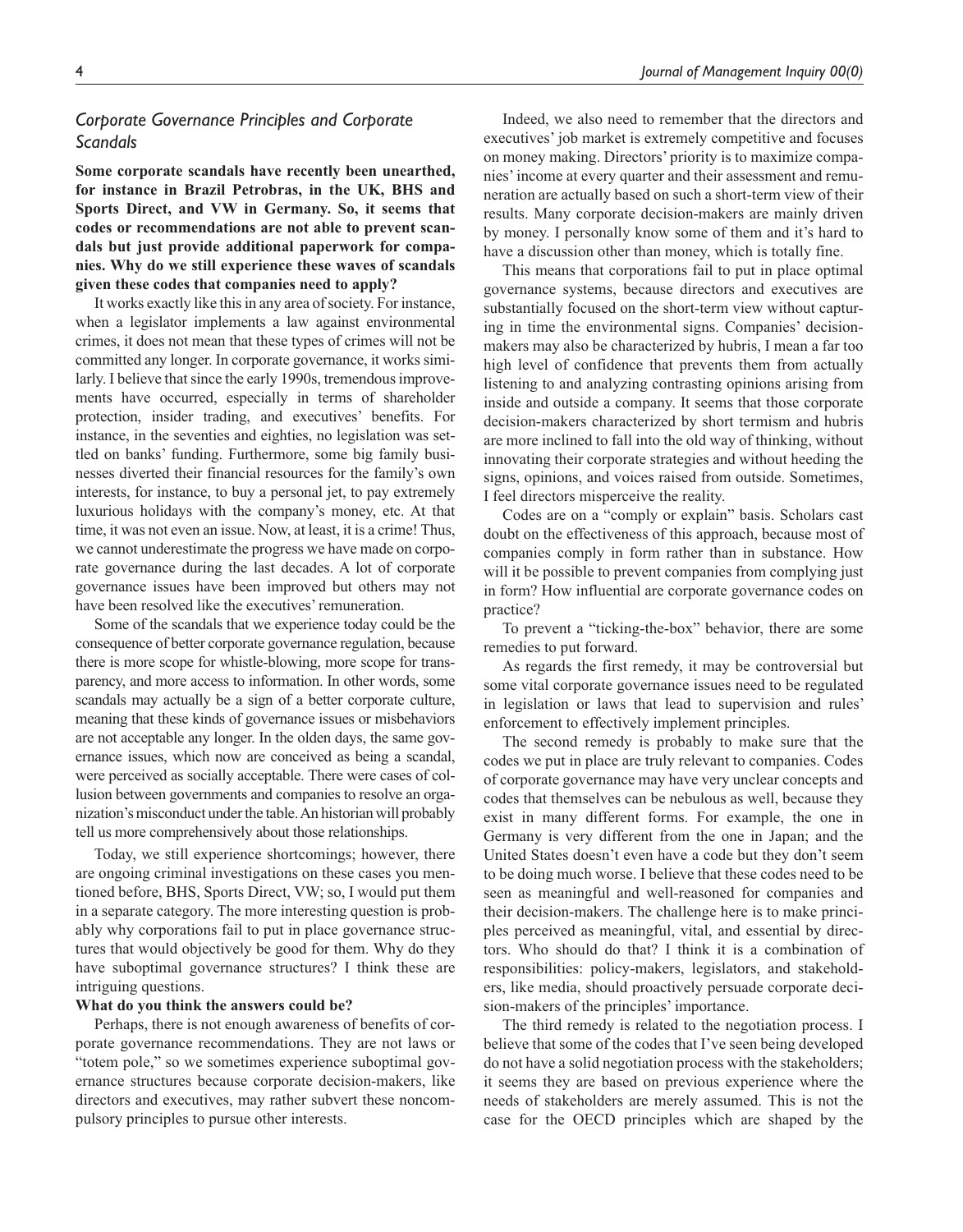negotiation process between different parties. [ . . . ]. From our perspective, there are winners and losers; it is a sort of give and take process. In other words, in shaping principles, we know that some of the parties in the market will suffer from this, but at the end these recommendations reflect the relative strengths of different parties at a given time, in a given situation, on a specific subject. It could be both a strength and a weakness with these codes. It becomes vital to map and understand perspectives and opinions of the other parties in order to get shared and well-developed corporate governance principles.

## **During this long negotiation or legislation process, what are the roles of academia and research?**

*There are two things you don't want to know how they are made: sausages and legislation*. Bismarck, the German Chancellor, said this. I have to say that discussion on corporate governance principles and the negotiation process are rather vibrant.

The academia and research role is very prominent. For instance, after the burst of the financial crisis in 2008, we had constant meetings with a committee composed of academics and researchers in order to deeply investigate the causes of the crisis and the consequences for corporate governance. Even now, we regularly meet this committee, and amongst the others, we have different prominent researchers from different universities across the world.

Well, these are academics that I have known for a long time, so now I should meet and engage with the next generation. I try to keep my eyes open for the new talents and whoever is doing interesting work; that's why I also spend some time with academics, like at Columbia; I was at Stanford as a fellow.

## **How is it possible to achieve successful corporate governance in a company? What are the secrets?**

One of the most important issues is to understand what a company wants to get out of it, what the end result a company is aiming at, considering the corporate governance principles. So, I think it is essential that corporate decisionmakers need to firstly make an economic, legal, and cultural analysis of the internal and external environment. Secondly, they need to define smart objectives and outcomes and then keep monitoring them throughout their analyses and their discussion groups. If a company is not able to set, monitor, and communicate its goals, it will never accomplish successful corporate governance. The company's objectives should not be based only on reaching the breakeven point and a certain level of revenues, but in order to reach successful corporate governance, the objectives need to deal with the board's behaviour, the relationship with the executives, satisfying stakeholders' and shareholders' needs, protecting minorities, and keeping institutions satisfied, and foreseeing the environment's needs. This means that maximizing profit cannot be the only or the primary goal for a company. The money is the final result, and then, a company needs to carefully evaluate which decisions are needed to make money.

[ . . . It] is fundamental to strike a balance between the external financiers' expectations and the internal needs of a company; this implies a rethinking or a new design of corporate governance structure.

**Given the fact that policy-makers or legislators tend to be under pressure to react quite quickly to corporate governance scandals or national, or international events—for example, Brexit—what do you think the likely consequences would be, corporate governance wise, of Brexit?**

I haven't started to give that any thought. There is this reference to knee jerk reactions, especially in the case of sudden political or financial crises. I understand this approach but I do not fully sympathize with it. As I was here at the time of the Enron scandal, Asian crisis and global financial crisis, I know pretty much how it works. When the financial crisis happened in 2008, there were many "voices" suggesting we should revise the corporate governance principles rather quickly. My position was slightly different. I agreed we needed to quickly analyze the financial sector, but an immediate revision of the principles would have been dangerous, simply because at the time, we could not know the consequences and the implications of the financial crisis on corporate governance.

I argued my case well because I gained acceptance for that. Indeed, instead of automatically modifying the principles, I suggested to focus on a proper and deep analysis of the market and of the corporate environment before issuing any other governance recommendations. So, we spent around 4 years on analytical work, embracing a lot of academic studies actually to provide a background dossier and an analytical report on the state of the art.

### **Do you think there will be any consequences?**

If you look at the EU directives linked to corporate governance, for example, that one on takeovers, they are inspired by the U.K. culture, experience, and knowledge. If or, when the UK leaves the EU, we will need to start analyzing how Brexit will affect these directives and how the dynamics of future negotiation will change. These directives of course are implemented in national law, so even though the European setting will change because of Brexit, it does not necessarily mean that the corporate governance principles will be modified. But we don't know yet; it's too early. It is like when the financial crisis spread in 2008; at that time, we could not immediately change the principles and surely, we cannot amend them now. However, what we could do is to start a deep analysis of the environment to evaluate the effects of Brexit on corporate governance. This process has not started yet.

## *The New OECD Principles*

**The 2015 G20/OECD Principles of Corporate Governance are also likely to give further impetus to the debate on corporate governance practice around the world. They focus mainly on shareholders, the board of directors, and**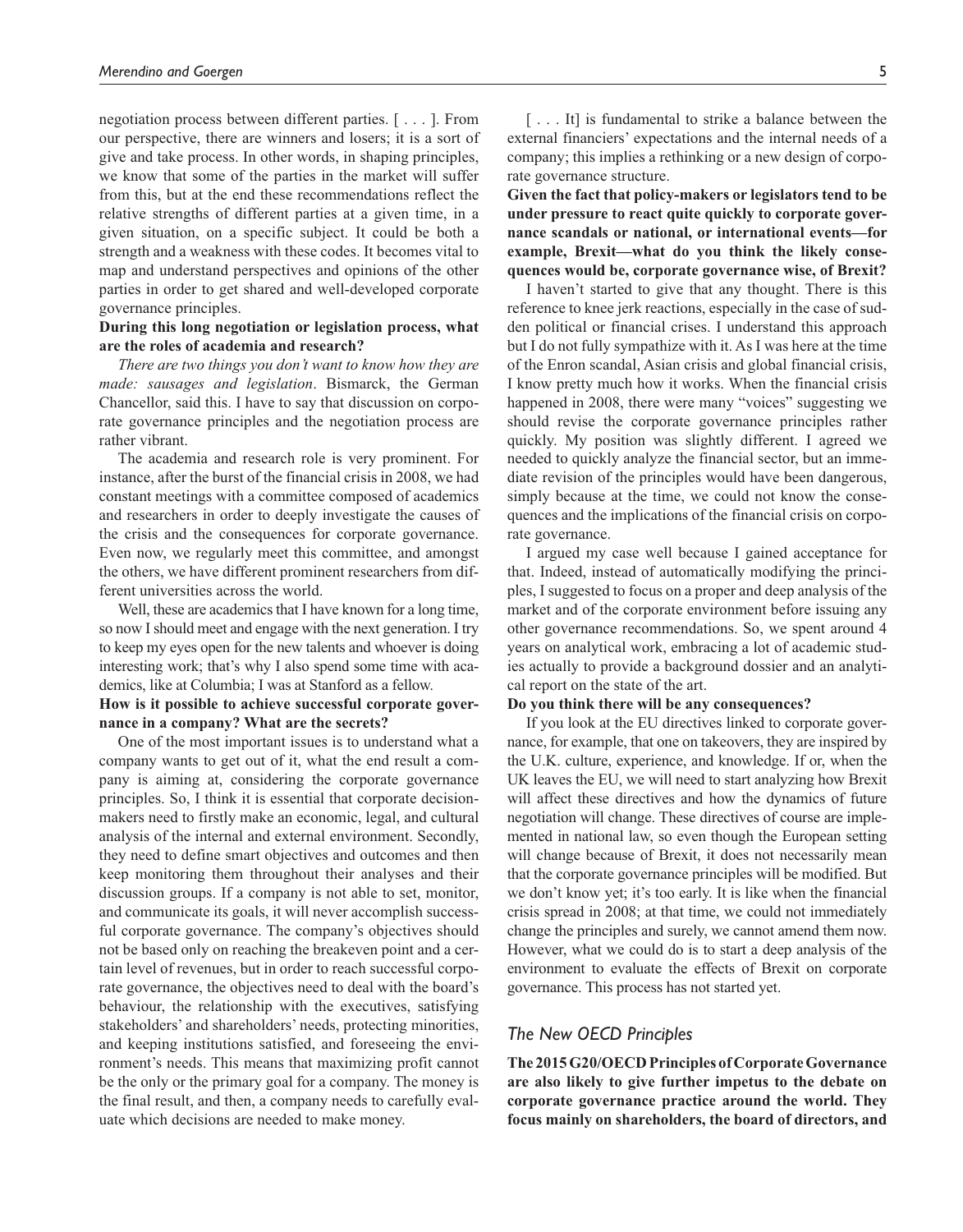**stakeholders. So, it seems that once again agency theory is still the dominant approach and able to better provide an effective corporate governance framework. So, what about institutions and external resources? There is a theory called institutional theory that basically argues that companies are influenced and shaped by legal, cultural, and governmental institutions. On top of that, there is another corporate governance theory, according to which companies need also outside resources to function. Where do the new OECD principles stand in respect of these two approaches?**

The G20/OECD principles are unique in the sense that the very first chapter deals with the institutional framework. It emphasizes the preeminent role of institutions in shaping sound and fair corporate governance by taking into consideration the national legal, cultural, economic, and social settings. This is a unique feature. Another section of the principles, which is also unique, is related to the functioning of capital markets, institutional investors, stock exchanges, and other intermediaries. The transparency chapter is also fairly big so capital markets already own half of the principles. The section related to shareholders, stakeholders, and the board is common to other corporate governance codes; so, special innovation has been brought to this section. Some sections are not original, whereas others are rather unique.

As regards the concepts related to the institutional and resource dependence theories, despite agency theory and the Berle and Means study having deeply influenced corporate governance practices, we are experiencing a new wave of concepts and governance issues, which are related to the importance of institutions and resources. The business world is rather different from what it was 20 or 25 years ago. A fundamental institution that can shape corporate governance is the financial market; for this reason, we needed to carefully provide some recommendations on the relationship between a corporate and the external market. Indeed, stock exchanges have changed corporates' views. The role of the stock exchange, as an external institution, in today's corporate environment is fundamental because it is not only able to provide external resources but also to influence the corporate environment. Furthermore, stock exchanges also shape their forms as a result of environmental changes. Investment funds and asset managers are deeply influenced by the environment; indeed, their governance structure has been evolving to adapt to the continuous changes. On the other hand, investment funds and assets managers are able to have an immediate impact on the corporate environment by, for example, providing strict requirements for investments.

## **What are the disadvantages of supranational corporate governance codes or principles?**

When it comes to the G20/OECD principles, which is probably the only supranational code, I think the risks relate to the principles themselves. The very first chapter explicitly states that the principles need to be implemented in law and

regulations in the OECD countries by taking into consideration economics, the cultural and legal context, for instance, by considering countries with civil or common law. This requires a lot of hard work on behalf of national authorities to implement them. The risk might be that countries or authorities are lazy and just copy-and-paste our code without adapting it to their own economic and social conditions. But we don't believe they are lazy. We believe that they are serious. This is generally a risk with everything sort of trickling down to reduce itself to box ticking, but the G20/OECD principles are very clear on the risks of box ticking.

## **What are the main advantages of supranational corporate governance codes or principles?**

One of the advantages of this whole process with the G20 and OECD about the new corporate governance principles is that there is a genuine exchange of experiences and good practices amongst legislators and regulators. Second, we have developed a common language and a common understanding of some fundamental concepts, for example, related party transactions, board composition, and role. This is tremendously important in order to achieve long-term corporate governance success, especially in this globalized context. For instance, an increasing number of companies deal with foreign owners, investors from abroad, or an international environment. This is the case of companies with foreign blockholders, or companies listed in another foreign country; a Chinese corporate listed on the New York Stock Exchange, or a foreign external funder, for instance, a Chinese lender investing in an American company. So, reaching a common understanding, a mutual language, and shared values of corporate governance are beneficial for effective governance. On the other hand, some stakeholders are concerned as these principles deal with listed companies only, leaving neglected the other form of corporates.

## **Conclusion**

In this article, we explore the role of the academia in influencing policy-makers' decisions, the reasons why corporate scandals still happen, some remedies for the "comply and explain" approach, and the advantages and disadvantages of the OECD principles. Corporate governance codes are important pillars in corporate governance, as they provide guidance in terms of good corporate practices and promote corporate governance principles to standardize companies' processes and mechanisms.

Based on the insightful interview with Mats Isaksson, the following key lessons emerge.

1. An organization is more than just a nexus of contracts between principals and agents (Jensen & Meckling, 1976). A firm is a combination or a nexus of stakeholders (Wieland, 2011) and a nexus of relationships (Fichman & Levinthal, 1991) that are able to, directly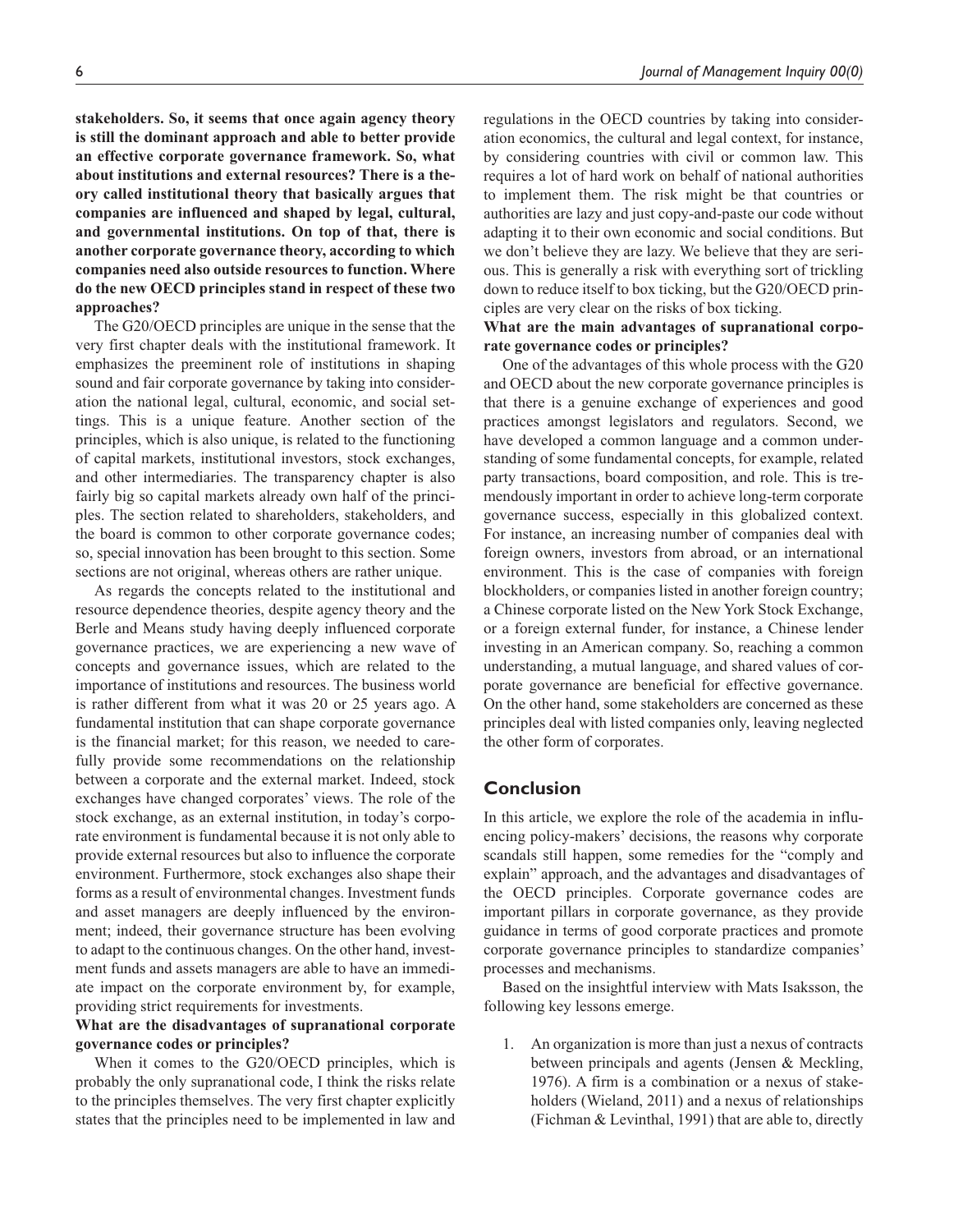and indirectly influence the firm's value (Galunic & Rodan, 1998) and behavior (Gabrielsson & Huse, 2004). Economic actors—such as the directors, senior managers, and stakeholders—represent one of the company's main assets who are able to affect its value with people knowledge (Grant, 1996), networks (Goergen, 2012), capabilities (Teece, Pisano, & Shuen, 1997; Wang & Ahmed, 2007), cognitive structure (Finkelstein, Hambrick, & Cannella, 2009), and behaviors (Huse, 2005).

- 2. Possible *remedies for a* "*box ticking*" *approach* can be divided into two main categories: ex ante and ex post the implementation of corporate governance principles. Ex ante remedies are related to the negotiation process, that is, all companies should be involved in this process, providing them with the opportunity to discuss the actual corporate governance issues and to focus on the main governance standards. Ex post remedies are related to the development and promotion of a corporate governance and compliance culture among corporate decision-makers, which is still lacking in some industries (Merendino, Timms, & Bek, 2016). The ex ante and ex post remedies are able to create a feedback loop, whereby the active engagement of the companies in the discussion of corporate governance issues will lead to a more substantial acceptance of the codes. This governance culture, in turn, may affect businesses' participation in the following round of discussions and consultations on corporate governance issues.
- 3. As regards the prevention of *corporate scandals*, profound improvements have occurred within the last two decades. However, there is still a lack of awareness of the benefits of corporate governance recommendations among decision-makers. However, the likelihood of scandals and corporate misconducts inevitably increases due to the hubris and short termism of directors, even though they may be aware of corporate governance codes. Indeed, hubris (Hayward & Hambrick, 1997) may lead to negative consequences for corporate governance, leadership, and firm performance (Park, Westphal, & Stern, 2011). Therefore, corporate governance principles should incentivize a more long-term view of the corporation and promote all those mechanisms that may minimize the hubristic behavior of directors. For example, codes can put forward mechanisms to hold the boardroom accountable for fulfilling long-term objectives, to strengthen the role of independent directors in listed and nonlisted companies and to improve leadership principles.
- 4. As regards *Brexit*, even though there is the urge by academics and practitioners to understand the impacts

of Brexit on governance (Valsan, 2016; Wood & Budhwar, 2016), policy-makers are still unsure about its consequences, as Brexit is still in the early stages. This is similar to the situation that occurred during the aftermath of the 2008 financial crisis, when research (Lim, 2008) attempted to predict the effects of the crisis on corporate governance. It may be too early at this time to speculate about Brexit and its consequences on corporate governance. However, we argue that one of the effects associated with Brexit is that the European Union might be less influenced by the U.K. approach to corporate governance. The reason for this is that the European Union might try to make companies more aligned to similar corporate governance rules across the remaining 27 member states, which are all civil law countries in contrast to the United Kingdom, which is a common law country. Therefore, in the future, the United Kingdom, as an external single country, might have less power to influence corporate governance practices across the whole European Union.

5. *Corporate governance harmonization or convergence* may be a chimera even within the same institutional setting (such as a country) as the perceptions of corporate governance priorities diverge depending on the actors, for example, policy-makers, academia, businesses, and politicians. This adds an interesting perspective to the claim that the cultural and institutional settings are all that drive corporate governance differences across countries and continents (La Porta, Lopez-de-Silanes, Shleifer, & Vishny, 1998). In other words, within a country or similar institutional settings, we could still experience different views on corporate governance by politicians, other policy-makers, businesses, and academia. This within-country divergence may add to the organization's complexity (Schildt & Perkmann, 2017), whereby the organization is continuously influenced by various stakeholder groups, and institutional logics and environment (Greenwood, Kodeih, Micelotta, Raynard, & Lounsbury, 2011) such as shareholder versus stakeholder orientation (Meyer & Hammerschmid, 2006). This means that codes of corporate governance do not necessarily represent the best way to promote good practices, because they do not always take into consideration the institutional environment that a given country may have. Codes perhaps should contain minimum requirements that ensure the best practice of corporate governance. This paves the way for future research that should aim to identify minimum as well as more effective principles that should be included in the corporate governance codes.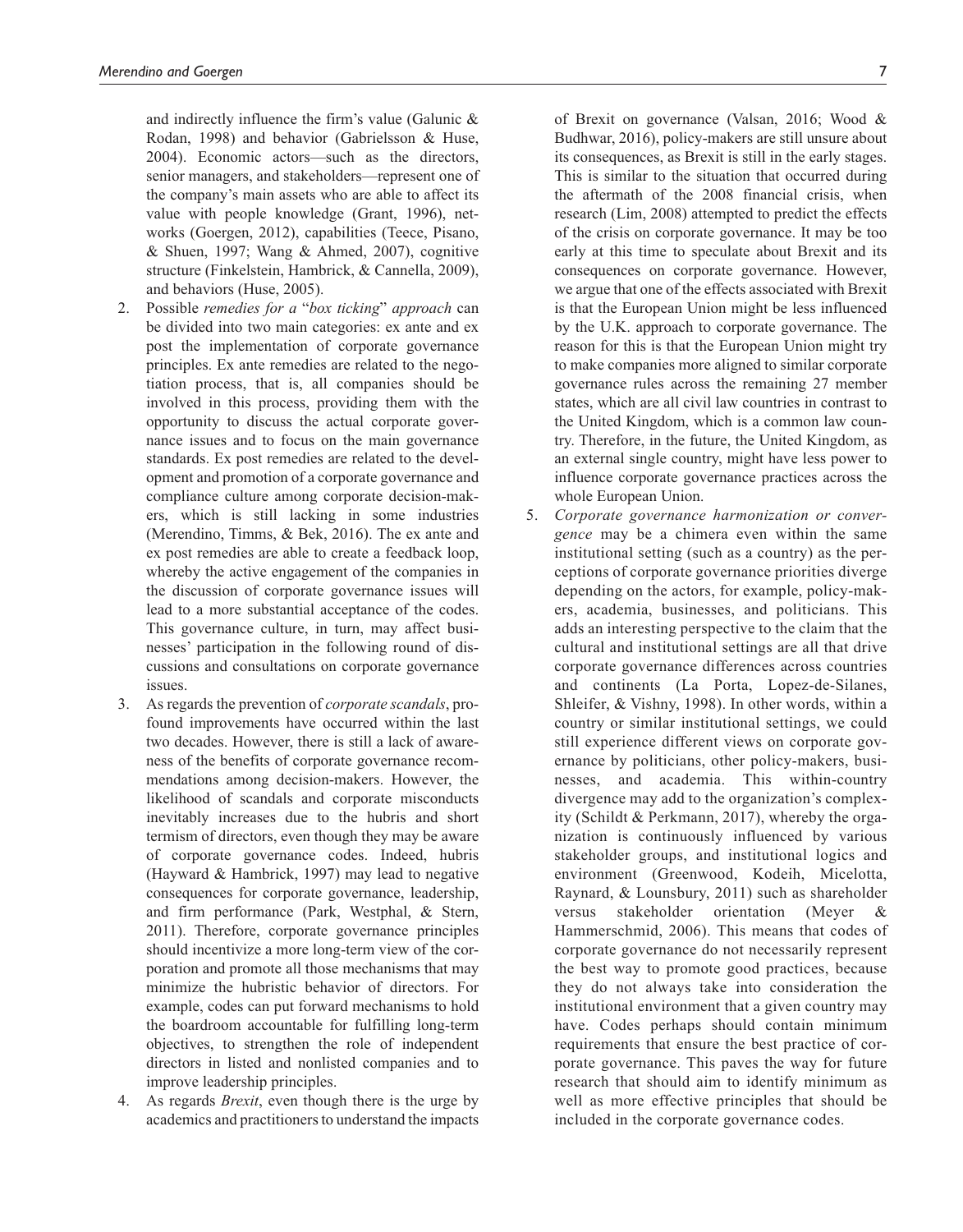6. *Future research* may focus on an organization as a nexus of people or human assets, and could analyze the functioning, the length, the complexity, and the impact of the investment chain on corporate governance. In addition, future studies could suggest techniques and methods to foster an effective and efficient corporate governance culture among employers and decision-makers to go beyond the mere formal acceptance of principles.

## **Acknowledgments**

The authors thank Mats Isaksson, the interviewee, for sharing his valuable time; Prof. Maureen Meadows for her helpful comments; and the Centre for Business in Society (Faculty of Business and Law, Coventry University, United Kingdom) for supporting this research. They are also grateful to Dr. Susan Adams, the associate editor.

#### **Declaration of Conflicting Interests**

The author(s) declared no potential conflicts of interest with respect to the research, authorship, and/or publication of this article.

## **Funding**

The author(s) disclosed receipt of the following financial support for the research, authorship, and/or publication of this article: The authors received financial support for the research from the Centre for Business in Society, Faculty of Business and Law, Coventry University, United Kigdom

#### **References**

- Aguilera, R. V., & Cuervo-Cazurra, A. (2009). Codes of good governance. *Corporate Governance: An International Review*, *17*, 376-387.
- Aguilera, R. V., Florackis, C., & Kim, H. (2016). Advancing the corporate governance research agenda. *Corporate Governance: An International Review*, *24*, 172-180.
- Berle, A., & Means, G. (1932). *The modern corporation and private property*. New York, NY: Macmillan.
- Bottenberg, K., Tuschke, A., & Flickinger, M. (2016). Corporate governance between shareholder and stakeholder orientation: Lessons from Germany. *Journal of Management Inquiry*, *26*, 165-180.
- Cuomo, F., Mallin, C., & Zattoni, A. (2016). Corporate governance codes: A review and research agenda. *Corporate Governance: An International Review*, *24*, 222-241.
- Fichman, M., & Levinthal, D. A. (1991). Honeymoons and the liability of adolescence: A new perspective on duration dependence in social and organizational relationships. *Academy of Management Review*, *16*, 442-468.
- Finkelstein, S., Hambrick, D. C., & Cannella, A. A. (2009). *Strategic leadership: Theory and research on executives, top management teams, and boards*. New York, NY: Oxford University Press.
- Gabrielsson, J., & Huse, M. (2004). Context, behavior, and evolution: challenges in research on boards and governance. *International Studies of Management & Organization*, *34* (2), 11-36.
- Galunic, D. C., & Rodan, S. (1998). Resource recombinations in the firm: Knowledge structures and the potential for Schumpeterian innovation. *Strategic Management Journal*, *19*, 1193-1201.
- Goergen, M. (2012). *International corporate governance*. Harlow, UK: Pearson.
- Grant, R. M. (1996). Toward a knowledge-based theory of the firm. *Strategic Management Journal*, *17*, 109-122.
- Greenwood, R., Kodeih, F., Micelotta, E., Raynard, M., & Lounsbury, M. (2011). Institutional complexity and organizational responses. *Annals of the Academy of Management*, *5*, 317-371.
- Haxhi, I., & Aguilera, R. V. (2014). Corporate governance through codes. In C. Cooper (Ed.), *Wiley encyclopedia of management* (3rd ed.). Oxford, UK: Wiley-Blackwell.
- Hayward, M. L., & Hambrick, D. C. (1997). Explaining the premiums paid for large acquisitions: Evidence of CEO hubris. *Administrative Science Quarterly*, *42*, 103-127.
- Hoskisson, R. E., Hitt, M. A., Johnson, R. A., & Grossman, W. (2002). Conflicting voices: The effects of institutional ownership heterogeneity and internal governance on corporate innovation strategies. *Academy of Management Journal*, *45*, 697-716.
- Huse, M. (2005). Accountability and creating accountability: A framework for exploring behavioural perspectives of corporate governance. *British Journal of Management*, *16*, S65-S79.
- Jensen, M., & Meckling, W. (1976). Theory of the firm: Managerial behavior, agency costs, and ownership structure. *Journal of Financial Economics*, *3*, 305-360.
- La Porta, R., Lopez-de-Silanes, F., Shleifer, A., & Vishny, R. W. (1998). Law and finance. *Journal of Political Economy*, *106*, 1113-1155.
- Lim, M.-H. (2008, April). *Old wine in a new bottle: Subprime mortgage crisis—Causes and consequences* (Working Paper No. 532). The Levy Economics Institute. Retrieved from [https://](https://www.econstor.eu/bitstream/10419/31488/1/571724922.pdf) [www.econstor.eu/bitstream/10419/31488/1/571724922.pdf](https://www.econstor.eu/bitstream/10419/31488/1/571724922.pdf)
- Merendino, A., Timms, J., & Bek, D. (2016, October). *Corporate governance in mega events: A case study approach*. Paper presented at the13th Corporate Governance Workshop organised by EIASM at Bocconi University, Milan, Italy.
- Meyer, R. E., & Hammerschmid, G. (2006). Changing institutional logics and executive identities: A managerial challenge to public administration in Austria. *American Behavioral Scientist*, *49*, 1000-1014.
- Park, S. H., Westphal, J. D., & Stern, I. (2011). Set up for a fall: The insidious effects of flattery and opinion conformity toward corporate leaders. *Administrative Science Quarterly*, *56*, 257-302.
- Schildt, H., & Perkmann, M. (2017). Organizational settlements theorizing how organizations respond to institutional complexity. *Journal of Management Inquiry*, *26*, 139-145.
- Teece, D. J., Pisano, G., & Shuen, A. (1997). Dynamic capabilities and strategic management. *Strategic Management Journal*, *18*, 509-533.
- Urzua Infante, F. (2009). Too few dividends? Groups' tunneling through chair and board compensation. *Journal of Corporate Finance*, *15*, 245-256.
- Valsan, R. (2016, November 29). Hard Brexit: Company law and governance implications, Edinburgh Centre for Commercial Law [Blog Post]. Retrieved from [http://www.ecclblog.law.](http://www.ecclblog.law.ed.ac.uk/2016/11/29/hard-brexit-company-law-and-governance-implications/) [ed.ac.uk/2016/11/29/hard-brexit-company-law-and-gover](http://www.ecclblog.law.ed.ac.uk/2016/11/29/hard-brexit-company-law-and-governance-implications/)[nance-implications/](http://www.ecclblog.law.ed.ac.uk/2016/11/29/hard-brexit-company-law-and-governance-implications/)